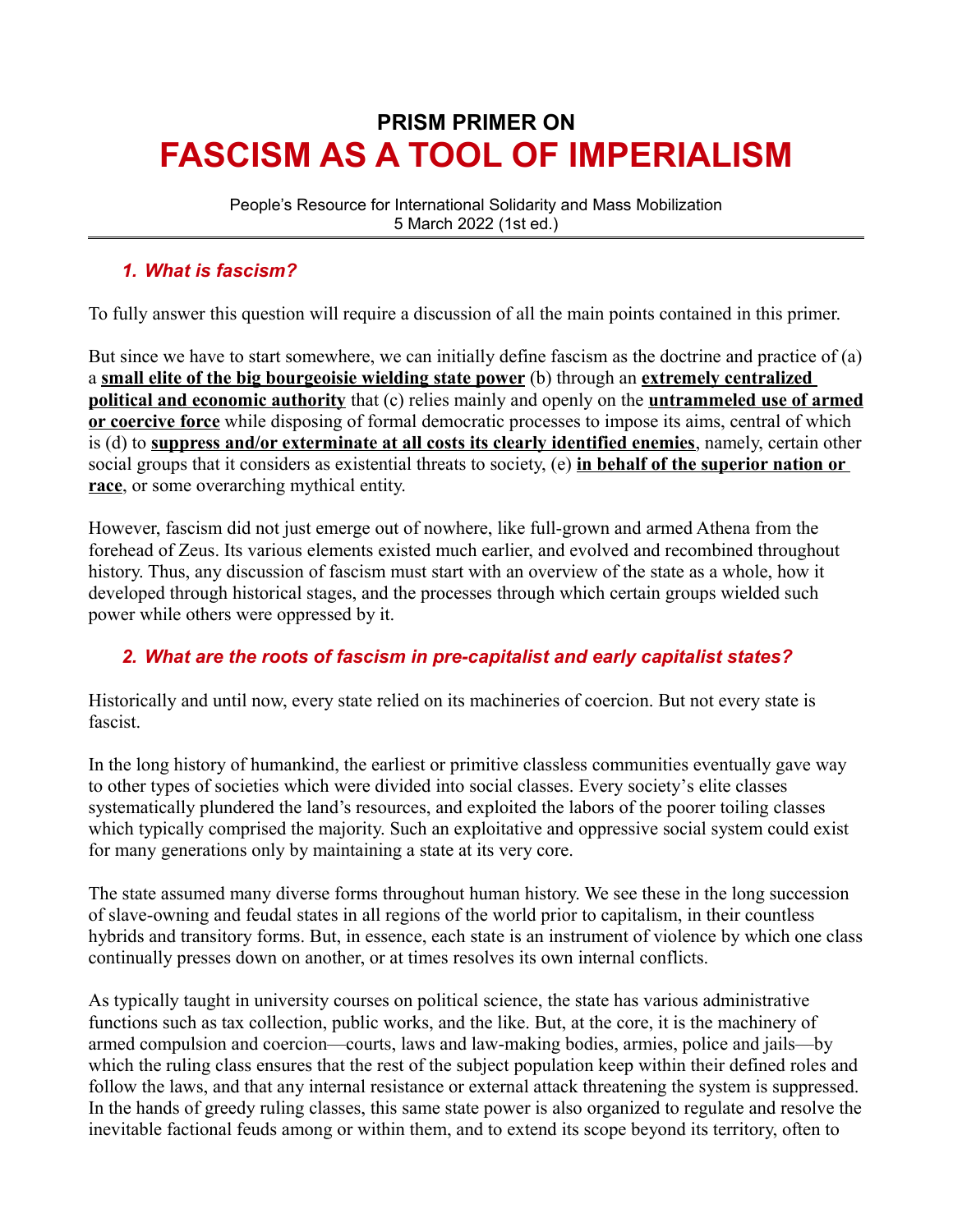subjugate other peoples and maintain vassal states.

Throughout history, state violence may have been brazen or refined, all-out or calibrated, fully militarized or dressed in civilian or priestly garb—depending on many factors. State power may have been the monopoly of one autocrat and his family, and ruling as a dynasty across generations assisted by a religious or civilian officialdom (as in the ancient Near East, much of ancient Asia, the Incas and Aztecs, and in most feudal monarchies), or shared more widely across the various ruling-class strata and factions (as in most pre-imperial city states in the ancient Mediterranean and much of the ancient Americas).

As a whole, however, despotism (exercise of absolute power with minimal legalities), armed force and punitive methods were the most dominating and visible features of state power. Systematic actions of mass violence against slaves, serfs, and subjugated peoples were especially atrocious. In this specific sense, oppressive class rule in the pre-capitalist era was typically "fascist."

**Transition to capitalism.** In Western Europe and its American colonies, the Enlightenment and industrial capitalism of the 16th, 17th and 18th centuries rejected these old forms of "fascist-like" state power. Through democratic revolutions led by the nascent or rising bourgeoisie, these were replaced with modern concepts and institutions revolving around popular sovereignty, republican and democratic principles and processes, and formally equal rights for all, based on the constitution or rule of law. Throughout the 19th and early 20th centuries, bourgeois-democratic aspirations and practices gradually spread among other modernizing states such as in Eastern Europe, Japan, and elsewhere.

While the many elements of fascism already preexisted in precapitalist states (such as absolutism, militarism, and repressive laws and police methods), these were carried over to the capitalist era. For long periods, under the dominant political doctrine and system of bourgeois democracy, these elements were mere undercurrents—becoming prominent only under certain circumstances such as in times of war, revolutionary crises, and colonial rebellions.

Thus, even in the most democratic republics ruled by the bourgeoisie, there were repeated spasms of horrific state violence and barbaric treatment of people—against slaves and indigenous peoples (such as in the Americas), against subjugated peoples (in Asia, Africa, Latin America, and European peripheries), unassimilated minorities (such as against Jews and Romas), in counter-revolutions masquerading as revolution (e.g. Bonapartism), and in response to the first stirrings of working-class struggle (such as in Europe in 1848 and 1871).

Also, in many empires where capitalism rapidly developed, strong vestiges of the feudal state hindered the full development of democracy. Examples of these were the Prussian and Austro-Hungarian empires (which later evolved into Germany, its claimed territories and smaller states), Italy with its dream of a "Third Rome", tsarist Russia, and imperial Japan. There, the feudal states gradually bourgeoisified but did not truly divest themselves of feudal absolutism and militarism.

#### *3. How did fascism emerge and rise to extreme prominence under modern imperialism? (review of 1880s-1980s)*

**Emergence and rise to power.** The rapid and gigantic advances in industry and finance, especially in Europe and North America in the 1880s, 1890s, and early 1900s, gave way to the dominance of monopolies and modern imperialism (monopoly capitalism). The crises inherent in capitalism became more frequent and destructive, leading to more class conflicts, colonial subjugation, and inter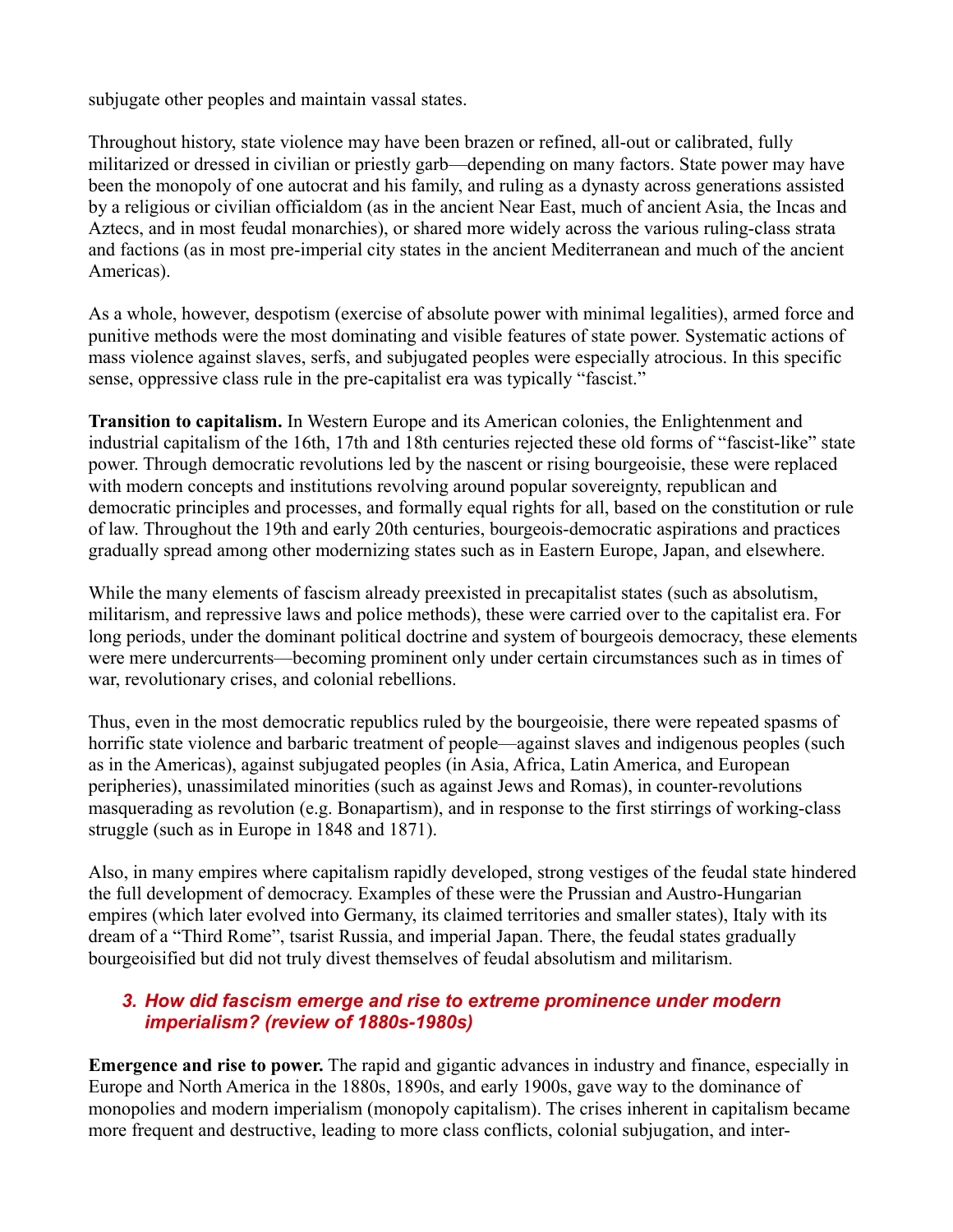imperialist wars, as described in Lenin's works.

Three factors in particular combined to gradually push the undercurrent elements of fascism to the surface and eventually to the forefront during the imperialist era:

- within the imperialist homelands, **growth of working-class militance and socialist (especially Marxist) influence** among the toiling masses, and **worsening ruling-class quarrels**, which called for restrictive laws to justify use of violence and denial of civil liberties;
- the **imperialist push for more territories**, and the adoption of harsher measures to facilitate colonial plunder and to suppress the resistance of subjugated peoples; and
- intensifying **inter-imperialist rivalries and growing militarism** through the expanded role of modern standing armies, their elite officer corps, and the military-industrial complex.

In other words, the rise of fascism is inseparably tied up with imperialism, inter-imperialist rivalries and militarism, worsening capitalist crises, sharper class struggles, and a powerful working-class movement especially when it wages revolutionary struggles for socialism.

As described by the Third International (Comintern) in 1933, fascism is "the open terrorist dictatorship of the most reactionary, most chauvinistic and most imperialist elements of finance capital." It is a very distinct mode of existence by the modern bourgeois state in the era of imperialism.

Shortly after World War I, and especially in the face of heightened working-class militancy inspired by the Great October Socialist Revolution and the young Soviet state, explicitly fascist organizations arose first in Italy and then in Germany and elsewhere. Mussolini and Hitler, waving their own anticommunist versions of "nationalism and socialism," built their respective mass followings and armed militias among the demobilized soldiers, lumpen-proletarians, and backward sections of workers and peasants.

Mussolini's Blackshirts quickly became armed thugs of the Italian big bourgeoisie, attacking the postwar mass struggles of workers and peasants. This was soon followed by Hitler, whose own Nazi Party and Brownshirts militia played the same role for the German big bourgeoisie.

The fascists took advantage of post-World War I economic troubles, social unrest, and the "specter of Bolshevism" to take power in behalf of their respective big bourgeoisies—Mussolini becoming "Il Duce" after his March on Rome in 1922, and Hitler becoming "Der Fuehrer" after winning Germany's chancellorship in 1933. In quick succession, full-blown fascist regimes arose in imperial Japan and in the decrepit colonial powers Spain and Portugal. These inspired more fascist parties to proliferate in other countries.

**The struggle vs. global fascism in World War II.** Under their respective fascist regimes, the German, Italian, and Japanese imperialists rapidly expanded their military strength; launched crusades to reclaim "lost territories" and acquire more colonies; suppressed Communist, trade-union, and democratic opposition; snarled at the Soviet Union and the forces of the Comintern as their ultimate enemy; used ultra-nationalist and "racial-supremacist" propaganda to deceive and divide the masses; and prepared for aggressive war to achieve their imperialist ambitions.

Germany, Italy and Japan, openly scheming as the Axis Powers to redivide the world, met increasing opposition from the other threatened imperialists—the Allied powers led by Great Britain and the US.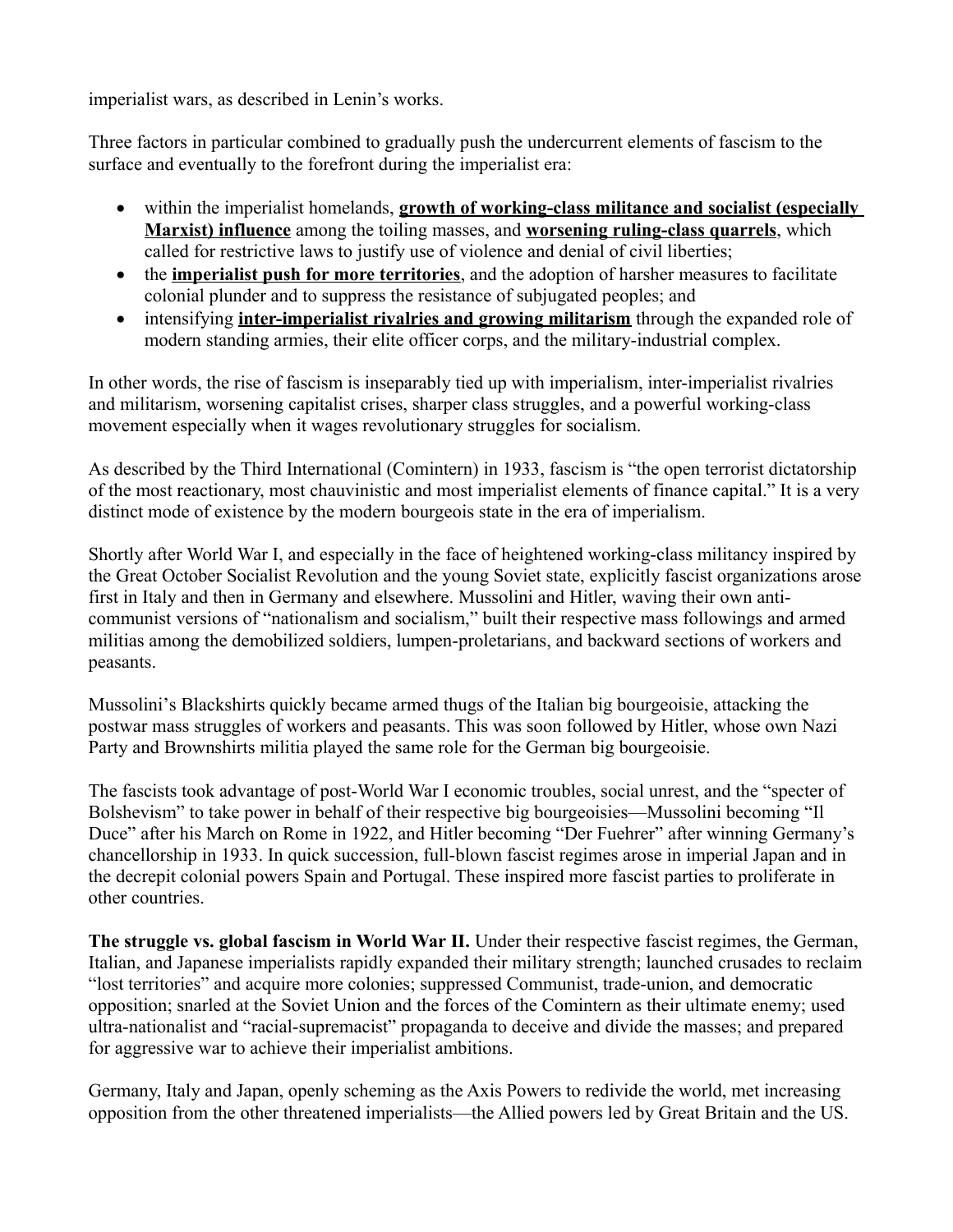On the eve of World War II, the Soviet Union and the Third International (Comintern), its constituent national sections (communist parties), and the vast numbers of worker, peasant, and other mass organizations, likewise built up the global anti-fascist Popular Front to confront the fascist Axis powers.

As World War II spread, the Soviet-led Comintern and Popular Front forces fought against the invading or occupying fascist forces—often side-by-side with US, British, and other Allied forces. The Soviet Union and other communist-led and nationalist-led armies fought the fascists through regular, guerrilla, and urban-partisan warfare, and through all forms of underground mass resistance in occupied areas and open patriotic mass mobilizations in the rear areas. By 1945, the fascist Axis powers were defeated. This signified momentous changes in the global situation.

**Fascism and puppet regimes during the Cold War.** The next 30 years (1945-1975) saw a much expanded socialist camp, albeit later weakened by revisionism; the dominance followed by gradual decline of US imperialism; the victorious advance of big and small people's wars, national liberation movements, and independent states in the former colonies; and the Cold War with its waves of anticommunist hysteria. All these became favorable factors for fascism to again rear its ugly head worldwide.

Post-World War II imperialism remained the deep well-spring of fascism. The US, while it could still dress up in the liberal garb of bourgeois democracy, absorbed many elements of fascism in its redoubled anti-communist crusades at home and abroad. Not surprisingly, the CIA and the US militaryindustrial complex absorbed into their programs an alarming number of ex-Nazi officials and spies. This was on top of McCarthyite witch-hunts and the FBI's infamous "Cointelpro" playbook. Similarly, revisionism turned the former socialist states of the Soviet bloc into new breeding grounds of fascism. The Cold War, which became a contest between the two imperialist superpowers, sharply honed the taste for fascism on both sides.

US imperialism was mainly instrumental in the global spread of postwar fascism through its many wars of aggression and other forms of militarist intervention. The most prominent and brutal form of USinstigated fascism throughout the Cold War up to the early 1980s were the puppet fascist regimes in its neocolonies, propped up by the CIA, Pentagon, State Department and other US agencies.

These fascist puppet autocracies and military juntas were installed through direct military intervention to stop the march to victory of people's wars of liberation (as in Korea and Indochina), and through US-instigated power grabs (as in many countries of Latin America, Africa and the Middle East, and in Iran, Pakistan, Indonesia, Philippines, and Thailand). A few were long-standing fascist regimes that enjoyed steady US support for decades (as in Somoza's Nicaragua and Chiang's Taiwan).

Throughout the 1950s-1970s, such puppet fascist dictatorships helped US imperialism better protect its big-business interests and military bases, provide cannon fodder for its many interventionist wars, and generally keep its neocolonies under control, especially in periods when liberal-democratic pretensions could no longer stem the tide of armed revolution and national liberation movements.

In the same period, there were also sustained fascist trends or undercurrents in militarist Japan (the US junior partner in Asia), Zionist Israel (the imperialist-backed police-state in the Middle East), brutal British rule in Northern Ireland, and in other countries such as South Africa's White apartheid regime, the Greek military junta of 1967-74, and the doddering fascist dictatorships in Franco's Spain and Salazar's Portugal. Clerico-fascism, which was centered in Italy, Spain and Portugal, could extend its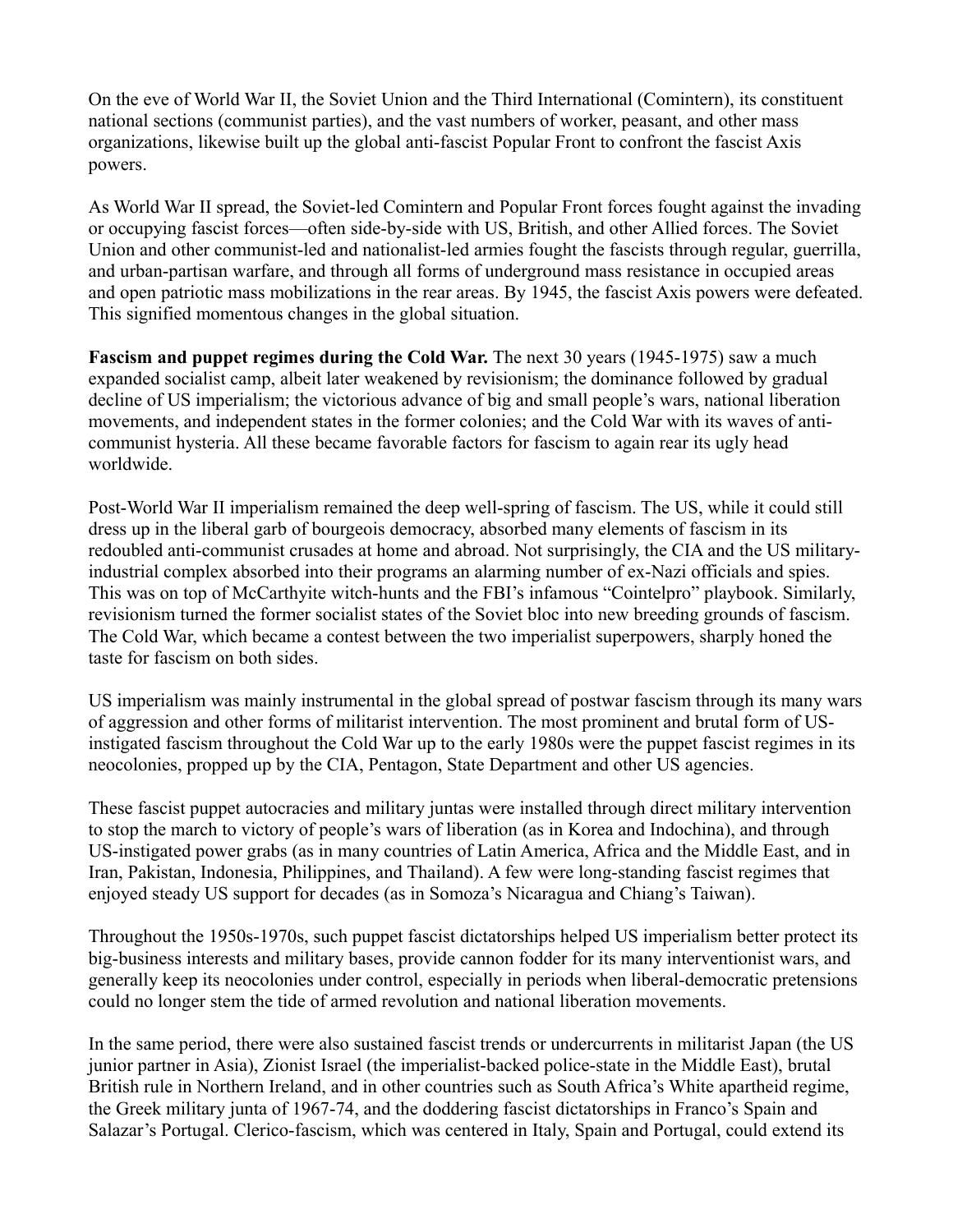tentacles to other Catholic-dominant countries for a time, until radical priests and nuns countered it with their Theology of Liberation.

**Other forms of fascism.** Meanwhile, another distinct taproot of fascism fast sprouted in the Sovietbloc countries ruled by revisionist regimes, and later in post-Mao China as well. Fascism, which is most pronounced in imperialist countries, is utterly antagonistic to proletarian-led revolutions and states—which in turn are the fiercest enemies of fascism. Nevertheless, when socialist countries turn revisionist and revert to capitalism, the big bourgeoisie first reemerges atop highly centralized bureaucracies and economies. This becomes fertile ground for "social-fascism", i.e., fascism masquerading as socialism. This type of fascism—a legacy of Soviet revisionism still seen in today's Russia—is also being unmasked in China after the Dengist counter-revolution.

Islamic fundamentalism, which has no tradition of liberal democracy, has very different roots from Western fascism (which emerges upon shedding its former liberal-democratic garb). But once Islamic patriarchy merges with bourgeois state power, it also develops some key features of fascism. The crucial factor remains that of imperialism, which encourages the worst feudal-autocratic features of Islamic patriarchy to strengthen the fascist client state (as in Saudi Arabia) and to harness a rabid counter-revolutionary force (as in US-trained and funded jihadists).

## *4. What are thus the main features of 20th-century fascism and its emergent patterns in the last 30 years (1990-present)?*

Based on our review of the history of fascism in the context of modern imperialism, we can summarize below its main features, most of which have been carried over to the 21st century—although we should also be aware of added features that have emerged in recent decades.

**Big-bourgeois class character.** At first glance, a fascist group appears supra-class, i.e., it insists to be always for the "whole nation" or "one race", or for "the people" without any clear class distinctions. At times, its initially petty-bourgeois or national-bourgeois leaders can superficially mimic revolutionary forms and assume a fake and narrow anti-capitalist position, to attract the discontented masses and further prove its "populist" credentials. But the fascists' biggest effort—at first low-profile, then sooner or later all-consuming—is to cultivate ties with the big bourgeoisie, enlisting its full support and eventually being absorbed into its class ranks.

In the extreme case, fascism advocates a high degree of bureaucrat capitalism under some notion of "corporatism" or signboard of fake socialism. The goal is actually to merge state-bureaucrat and private-capitalist ownership and control of industries, so that the highly concentrated will of the ruling classes' bureaucratic and private-corporate interests are forcibly imposed on the toiling masses.

This is particularly the case when monopoly capitalism develops into bureaucrat monopoly capitalism —as when formerly socialist states revert to the capitalist road—or when the military-industrial complex is so cancerous it converts top civilian, military, financial/corporate officials into a veritable Deep State. But there are also similar cases of ultra-bureaucrat capitalism in the semi-colonies ruled by comprador big bourgeoisies, such as in China under Chiang Kaishek's Guomindang and Big Four families, Iran under its last Shah (Mohammad Reza Pahlavi), and to a large extent the Philippines and its crony capitalism under Marcos.

**Anti-communist ideology and politics.** Throughout much of the 20th century until now, fascist movements, parties and regimes served mainly as counterpoint against proletarian-led revolutionary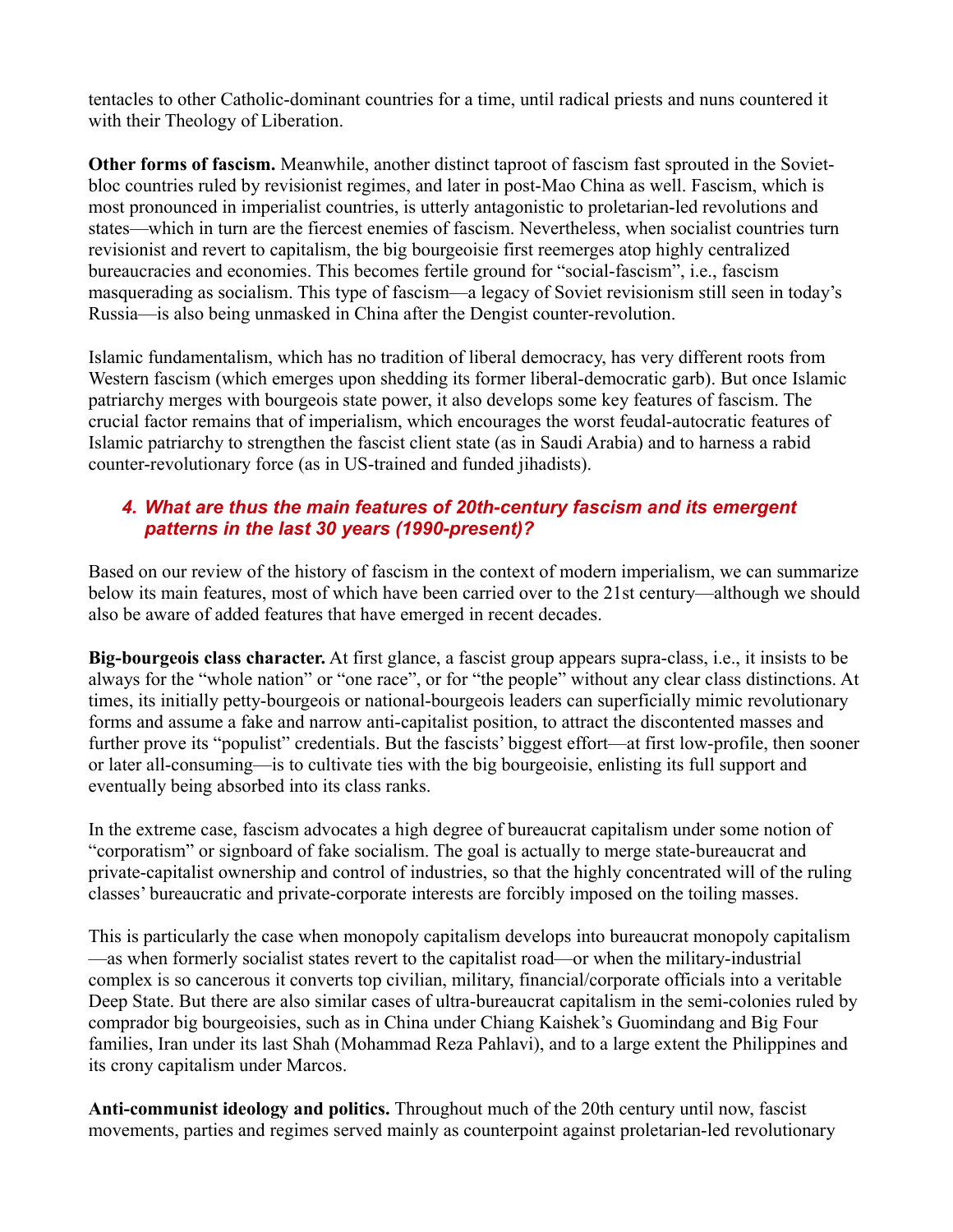movements, and against socialist and people's democratic states from 1917 onward to the 1970s.

They treat the "spectre of communism" (whether real or conjured) as the worst enemy of society, place their anti-communist positions consistently in the forefront, and push the entire big-bourgeois state to adopt their rabid counter-revolutionary agenda. They use anti-communist witch-hunts and Red-tagging to spew hate-filled propaganda and direct violent attacks against the socialist and democratic forces, and against the broader anti-fascist opposition. They can also stage false-flag operations ("black ops") then blame the communists, and thus justify their power grab and fascist measures.

In the years between 1990 and 2015, anti-communism may have given way to other themes and schemes such as anti-Islamic fundamentalism, anti-terrorism, and neo-conservatism. But with interimperialist rivalries heating up anew in recent years, Western imperialist powers are once more whipping up "anti-communist" hysteria to turn public opinion not just against genuine revolutionary movements and anti-imperialist states, but also against their main rivals Russia and China, and also to distract people's attention away from their own imperialist and fascist crimes. In turn, Russia and China have also become imperialist powers with their own distinct fascist crimes and tendencies.

**Fascist-maintained mass base.** Fascist groups use the superficial forms and slogans of a mass movement to smokescreen their ultra-reactionary character. When the original fascist groups started in the 1920s, they were at first small and tightly knit, often clandestine and conspiratorial. But sooner or later, they use their pseudo-socialist (actually, bourgeois populist) doctrines, and ultra-nationalist or racial-supremacist slogans, symbolisms and rituals, to build a mass following among the backward sections of the people, redirect the people's grievances to energize fascist goals, and thus preempt or compete with the revolutionaries and progressives.

Reformists and revisionists also do these tricks. But what is distinctive to fascist parties and groups is that they provide the big bourgeoisie with the coercive mercenary muscle of a mass base that absolutely hates revolution and rejects democratic processes. Thus they enjoy big-bourgeois support and, in times of crisis, could get a hefty share of political power and even monopolize it.

In power, they become ultra-centralist bureaucrats, who are divorced from the masses but may maintain fake "mass movements" with finance, resources, and state protection. Such a "mass base" continues to serve as special fascist machinery for dirty tricks against their political rivals and progressives. In backward neocolonies where the national state may be weak, big feudal landlords and paramount tribal chieftains with their own armed following may develop into warlords, serving as provincial base of fascist overlords at the national level.

**Militarism and militarized bureaucracy.** The most successful fascist groups, even before their rise to power, already project their counter-revolutionary potential by developing their own blindly loyal armed force—often as paramilitaries—into which they attract disgruntled people (especially young jobless men) by means of guns, funds, flashy uniforms, and parades. They maximize the methods of mercenary armies to instill blind loyalty and feudal discipline in the fascist ranks.

When fascist groups rise to power, their first priority is to build their loyalist base (often an elite and highly equipped force) within the army, police and intelligence services, and to militarize the bureaucracy. They infuse the entire state machinery with military and police methods of governance, and erode the liberal-democratic principle and legal guarantees of civilian supremacy.

**Absolutism.** Even before their rise to power, fascist groups already carry absolutist notions of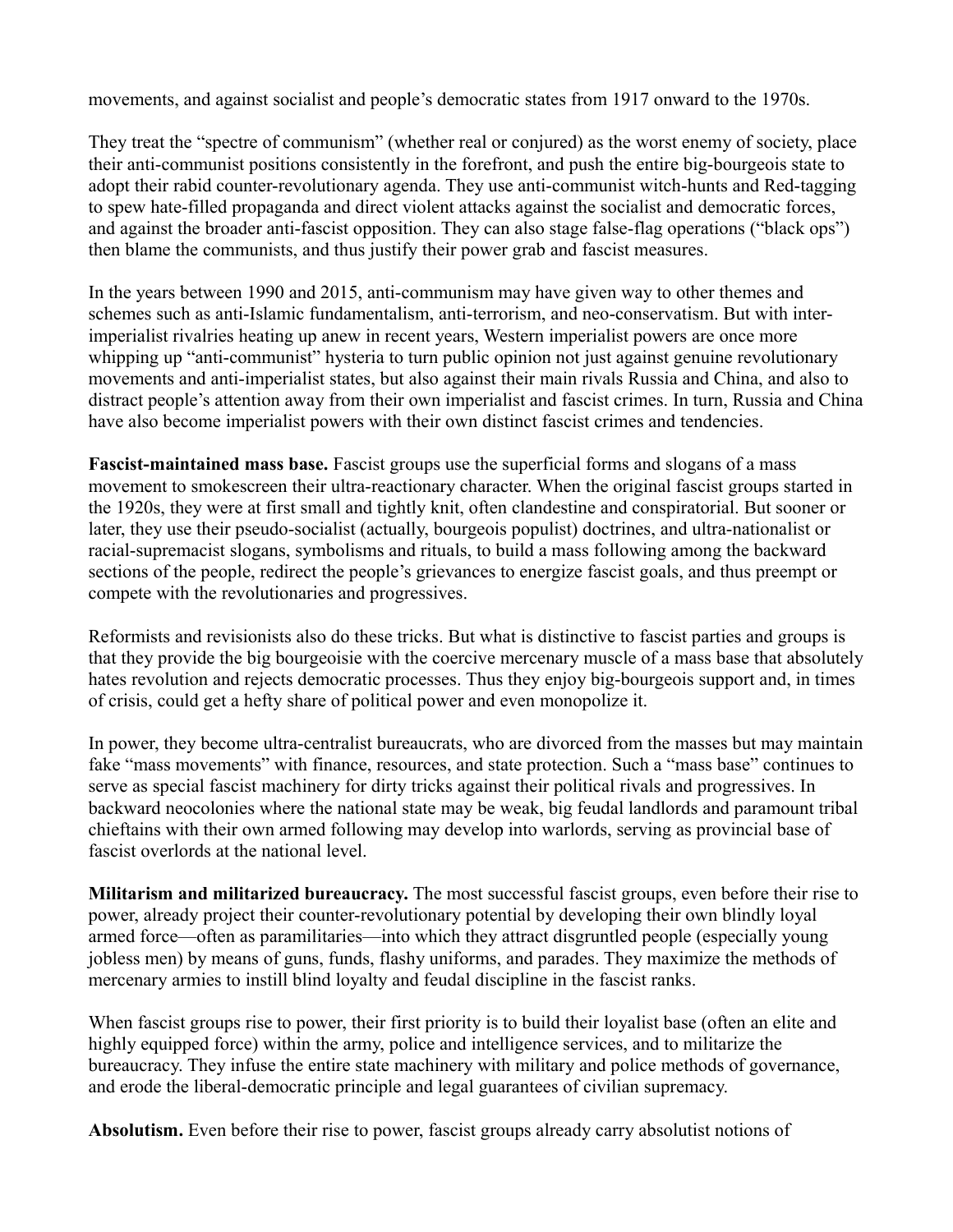leadership, pushing the cult of a "perfect leader," or the myth of "a man on a white horse" who will become the nation's savior. The strongest fascist parties, despite their populist pretenses, are ultracentralized and violently opposed to organizational democracy as well as political democracy. They harp on the weaknesses and unpopularity of a corrupt civilian government and indecisive parliament, in order to put themselves up as the only alternative.

Backed by the big bourgeoisie at a time of extreme crisis, a fascist cabal may successfully seize power through political paralysis, rigged elections, or barefaced military coup, and thus establish a fascist dictatorship. At the top of such a dictatorial regime is a small ruling clique composed of the autocrat or military junta, their closest advisors and officials, probably including the autocrat's family or close relatives.

From this small but powerful clique would emanate a constant flow of orders, decrees, and other policy (or even judicial) decisions to be enforced as laws of the land. Typically, the regime would try to maintain a democratic facade via rigged elections, a rubber-stamp parliament, military tribunals, and tightly controlled mass media. However, neither effective parliamentary or judicial oversight nor genuine electoral exercises will be offered to undo the fascist regime's measures—unless the people rise up to force the issue.

**Open terrorist rule to suppress democratic rights and opposition.** Fascists are openly, actively, and violently anti-democratic from the get-go—with their paramilitaries and thugs attacking mass protests, workers' strikes, peasant struggles, and individuals and groups linked to the democratic opposition. They demonize their targets through incessant propaganda, and assist state security forces in other ways such as intelligence and black ops.

Upon seizing absolute power as a dictatorship, the fascist ruling clique's very first steps are to institute an open rule of terror to suppress any criticism or opposition. It will issue orders and decrees that declare and implement martial law or state of emergency; suspend the bill of rights and other constitutional guarantees, especially the democratic rights to assembly, free speech, self-organization, and strike; and shut down or tightly control parliament, regular courts, and the mass media.

In line with its suppression campaigns, the fascist regime will launch relentless waves of mass arrests and raids; throw into jail or torture in safehouses (with no charges or on the flimsiest suspicion) oppositionist leaders and activists, including their families and staff; secretly murder or "disappear" those it deems most troublesome; arbitrarily close offices and seize properties; implement wholesale massacres, bombing, arson, lockdowns or "strategic hamlets," food blockades, and other types of mass reprisals on top of regular combat operations, especially in localities where there is armed or mass resistance.

**Other backward and reactionary social trends.** Fascism, in both its doctrines and social behaviors, is closely allied and tends to merge with other trends representing the most backward and reactionary sections of society. These include (1) *ultra-nationalism and chauvinism*, which counterpose one's nation or ethnic group as having superior interests and rights against other nations or ethnic groups; (2) *xenophobia*, which automatically treats with suspicion and hostility other people who don't belong to one's nation or ethnic group; (3) *racism*, which grossly bloats up minor physical traits (such as skin color or type of hair) that don't signify real or relevant distinctions of ancestry, and turns them instead into false measures of superiority and inferiority; (4) *patriarchalism* based on notions of "male superiority" and inferiority of non-male genders; and (5) *religious persecution* that often accompanies ultra-nationalism, chauvinism, xenophobia, and racism.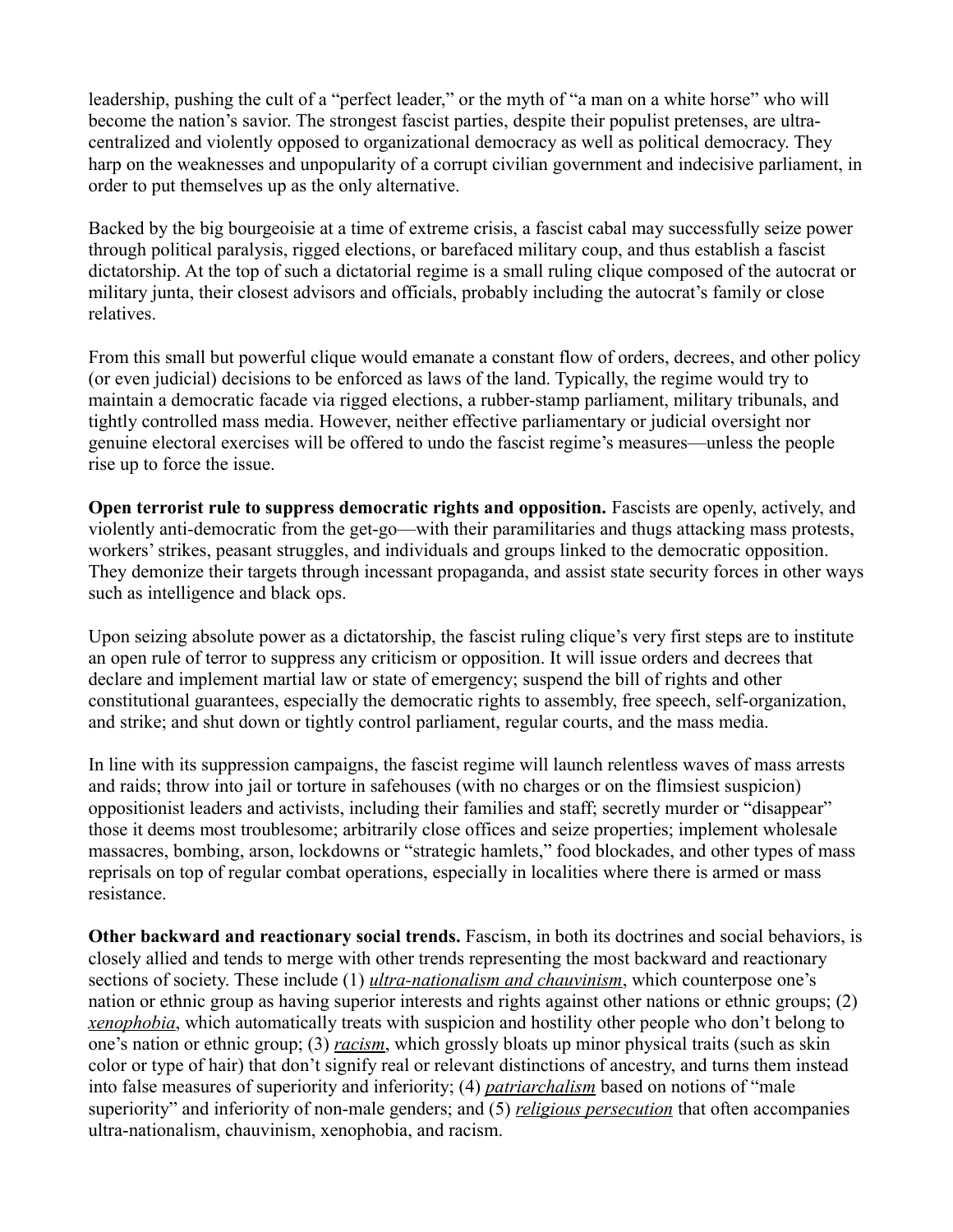Ethnic (nationality, indigenous, cultural, religious, and "racial") minorities, women and non-binary genders, and children are the most vulnerable targets of such backward and reactionary trends especially because there are material incentives for monopoly capitalists to super-exploit these minorities, women and children.

Fascist tyrants further encourage and ride on these trends to privilege certain sections of the population deemed "superior", to dehumanize and demonize other sections deemed "inferior," whip up a non-class smokescreen to hide its real class character, and thus deflect mass outrage. They are able to create scapegoats, making it acceptable to additionally oppress certain sections of the people through hate speech, discriminatory practices, armed attacks or pogroms, plunder of resources and further marginalization amounting to genocide or ethnocide.

**All-out propaganda.** Regimes with fascist mindets also exert the utmost effort to maximize all the repulsive tricks in the propaganda playbook as practiced in Nazi Germany and updated in the Cold War and post-Cold War programs of the CIA, Pentagon, FBI, and the KGB as well. These include a vast diversity of disinformation tactics, including censorship, outright lies, blackmail, false-flag operations, and other tricks popularized as "Cointelpro."

In the field of culture, they tirelessly justify fascist ideology and politics through distorted theories of ethics and morality, mythologized "history," and falsified science. In earlier generations, the clericofascists used their own propaganda playbook, as epitomized by the Opus Dei and methods dating back to the Inquisition. Today, the phenomenal expansion and monopoly-capitalist control over digital mass media, the Internet, and technologies for artificial intelligence, virtual reality and deep-fakes, have multiplied a thousand-fold the extent and impacts of imperialist-fascist propaganda.

# *5. How is fascism related to the many urgent issues today?*

The global capitalist system continues to be relentlessly tossed by severe crisis, while all the main contradictions of the world are intensifying. So many urgent issues are today interlinked with fascism in various ways, and with the underlying imperialist system as well.

**Economic, financial, environmental, and social crises.** The 2008 financial meltdown produced a Great Recession, which further worsened into a global depression comparable to the 1930s depression. In the most recent shockwave, the Covid pandemic triggered massive and recurrent lockdowns affecting nearly half of the world, in terms of deeper levels of poverty, unemployment, business closures, and indebtedness. These crises exacerbate so many social inequalities, where only a small elite of financial oligarchies squeeze the labors and livelihoods of the rest of the world (the 99%), plunder its remaining resources, and destroy the planetary environment.

Mass unrest and mass movements for systemic change are spreading in countries rocked by the global and domestic crises. Increasingly, the imperialist states, their financial oligarchies, and their client states can no longer rule in the old way using liberal-bourgeois processes. Their ruling classes are splintering into quarrelsome factions, with some of them pushing more aggressively for fascist and dictatorial solutions.

In many countries, state measures restricting or surveilling people's movements imposed during the Covid lockdowns—such as bans on mass protests and other public gatherings, mandates for multifunction ID cards, and media censorship—have not been lifted or even expanded. These, in turn, are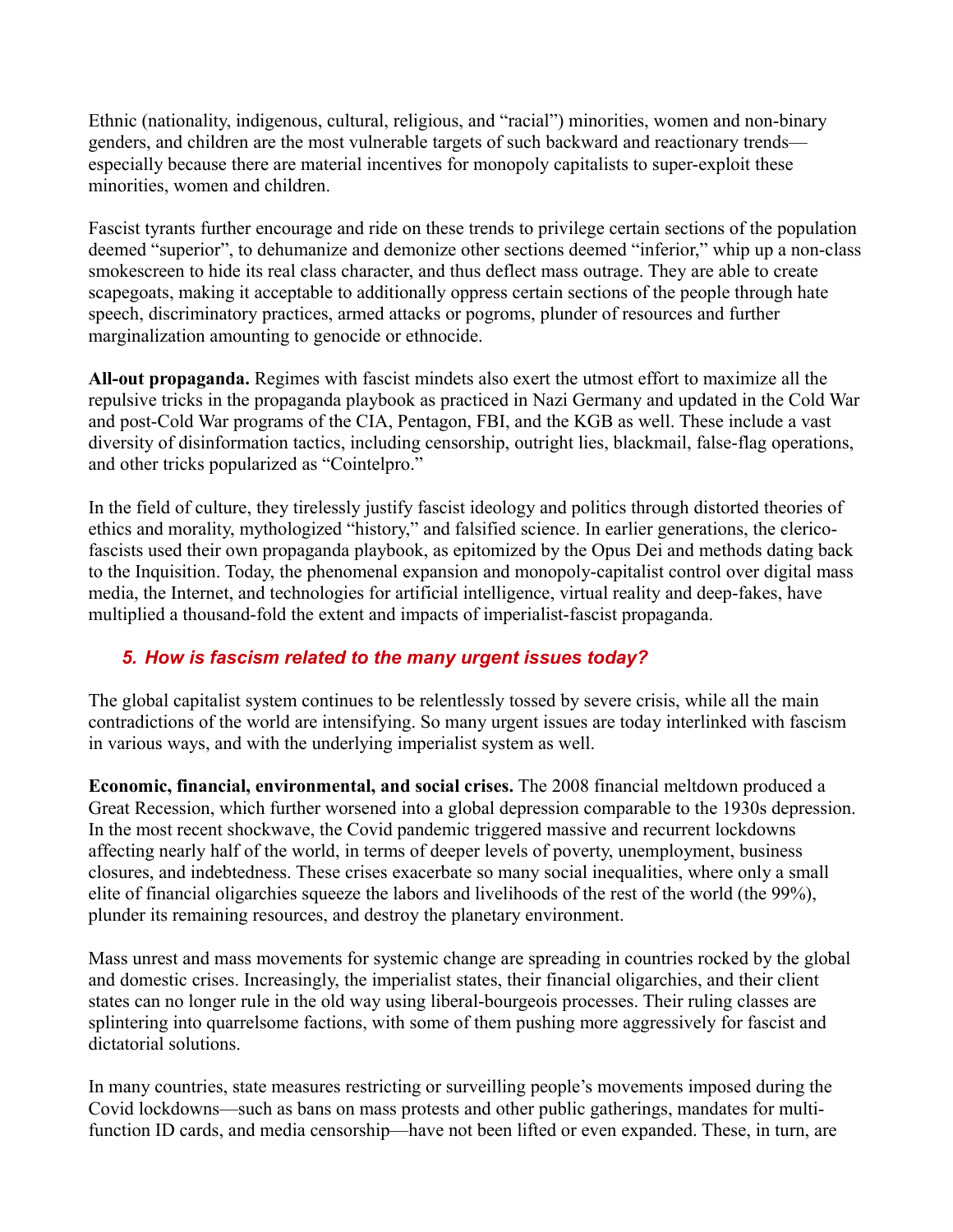being met with mass protests and "freedom convoys" that raise legitimate demands in defense of the constitutional bill of rights.

The Covid-related crises of these past two years have opened up vastly new opportunities for the biggest monopoly-capitalist giants (particularly in Big Tech and Big Biotech/Pharma, backed by the financial elites) to expand their global operations and supply chains, squeeze more superprofits, and tighten their hold within imperialist states and international governance bodies.

The deep fascist links and interlocking ties among such shadowy groups of the financial oligarchy which zoomed skyhigh in recent years, such as Blackrock, Vanguard, State Street, Morgan Chase, the Rothschilds, the Gates Foundation and the World Economic Forum, have caused alarm not just among progressive and libertarian movements but also among smaller business groups and governments.

**Imperialism as today's main source of fascism.** All imperialist powers continue to pursue state terrorism and wars of aggression against the world's peoples, on top of worsening inter-imperialist rivalries. The imperialist homelands are wracked by internal crises and class struggles, which gradually erode liberal-democratic formalities and sharpen the political in-fighting among elitist factions. All these trends encourage the growth of militarism, absolutist tendencies, and other elements of fascism.

After the US got mired in its "endless wars on terror" from 2001 onward, new inter-imperialist rivalries emerged and escalated. The rivalry between the traditional imperialist powers (US, Europe, Japan etc.) and the two rising imperialist powers (Russia and China) is becoming especially fierce. All these powers are feverishly engaged in arms buildup, including the capacity for cyberwar, space-based and undersea warfare, and covert operations involving remote-operated drones, mercenaries, and false-flag forces composed of jihadist groups or fascist militia. The case of the US supporting ISIS-linked groups in Syria and Libya, and neo-Nazi militia such as the Azov regiment in Ukraine, clearly proves the tangled links between imperialist meddling and fascist armed groups.

The multipolar character of today's geopolitics provides even more flashpoints of inter-imperialist rivalries, proxy wars, wars of aggression, escalation of the arms race, and growth of fascism. The standoff between Russia and US-led NATO over Ukraine is just the latest in a series of military muscleflexing and saber-rattling among the imperialist powers. Apart from Europe, the Middle East and Central Asia—which have hugged the headlines in recent years—other flashpoints bear close watching in East and Southeast Asia, South Asia, Africa, and Latin America.

**The evolving imperialist narratives to justify fascism.** Throughout the Cold War decades (1950s-1980s), the US-led imperialist camp harped on "*anti-communism*" to justify its militarist and fascistic methods. When the Soviet Union collapsed in 1991, the US proceeded to use NATO to tighten the noose around Russia and to fill the power vacuum in the surrounding regions of the Middle East, the Balkans and Central Asia.

The US-led camp paraded its next lineup of global villains (*"rogue states" or "Axis of Evil"*), targeting mainly North Korea, Iran, and Iraq for "regime change", and at certain times including Nicaragua, Cuba, Libya, and Yugoslavia or Serbia. It presented itself as the world's champion of "human freedoms" while the villains were "inhumane tyrants." Up to now, it continues to use similar tags of "*totalitarianism*", combined with "the threat of nuclear rogues", to demonize and strangle small states with anti-imperialist policies and socialist aspirations such as North Korea, Cuba, and Venezuela.

But right after the dust settled on the 9/11 attacks in 2001, the US-led coalition launched a new global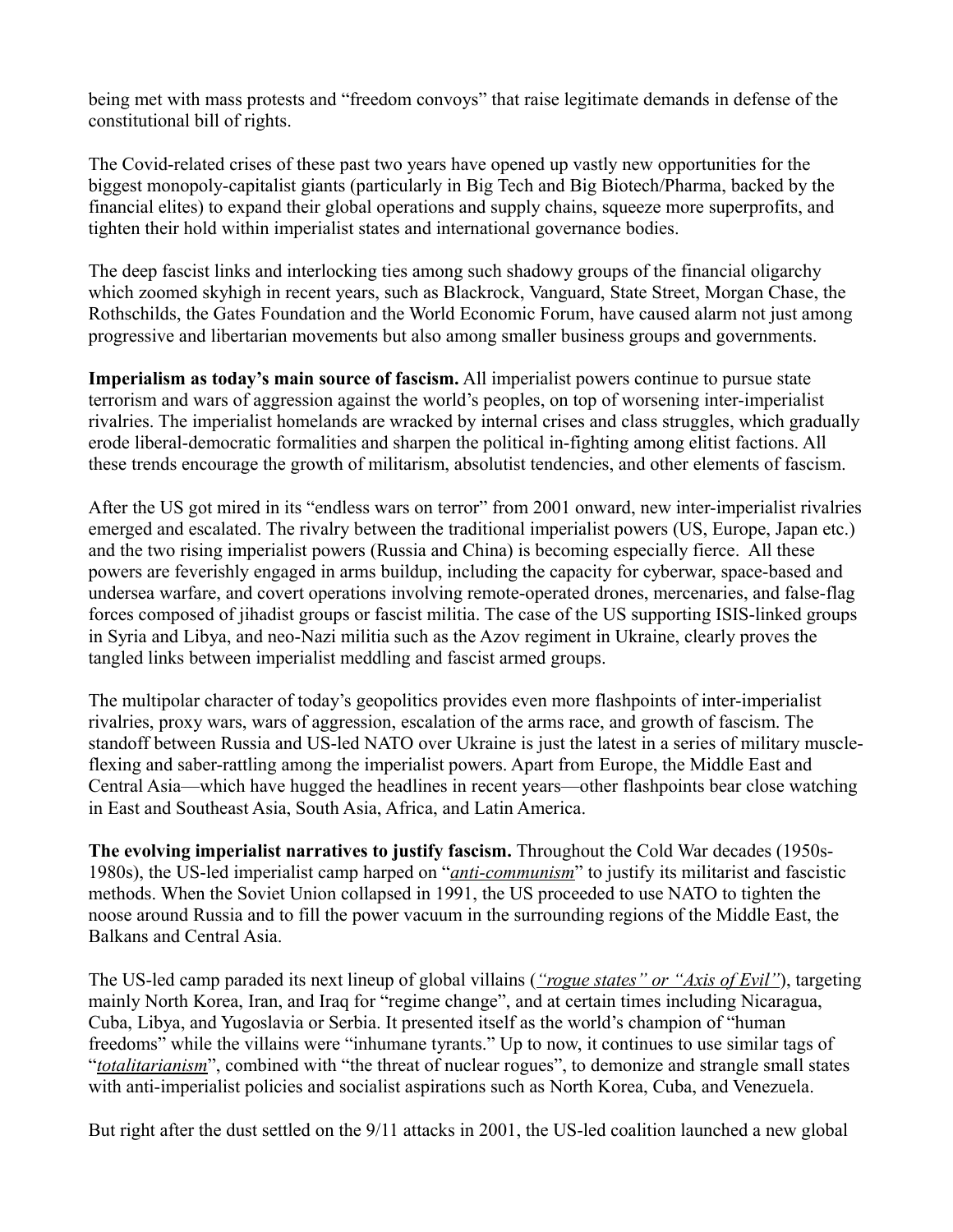crusade against the supposed threat of "*terrorism*" by Islamic jihadists. The US had in fact created and used these jijadist groups earlier in the 1980s-90s to do its bidding in Afghanistan and other parts of Asia and the Middle East, only to later set them up as villains. The US then turned them into a convenient excuse for its expanded wars of aggression abroad, and for renewed fascist repression at home under the signboard of "homeland security". The other powers (including Russia and China) and their allies followed suit, bloating up similar "terrorist threats" to justify their own fascist campaigns against revolutionary and resistance movements within their respective spheres of control and influence.

US imperialism has continued to pursue its neo-conservative policy of expanding its sphere of influence and dominating all continents through "endless wars" as described in the Bush-era "*Project for the New American Century*," which extended to the Obama era and early Trump years. Now there are proposals to revive Eisenhower's Cold-War era strategy of confronting if not strangling Russia and China.

At the same time, the US has learned to combine its aggressive wars with non-military modes, such as "*color revolutions,*" economic sanctions and sabotage, and use of border disputes, to soften target governments or demonize them before they are taken down in a "soft coup" shielded by mass protests. This flanking approach, which the US used repeatedly in post-Soviet Georgia and Ukraine, Brazil, Venezuela (unsuccessful thus far), and China (also unsuccessful thus far), is yet another reminder that imperialists are clever enough to set up their enemies as "brutal fascist regimes" and dress up their overthrow as "popular uprisings" and "revolutions".

**The role of high-tech in the growth of militarism and fascism.** High-tech plays a role secondary to the economic, political, military, and other social factors for the growth of imperialist militarism and fascism. Nevertheless, this role is rapidly expanding and its impacts becoming more felt in specific areas of concern.

Nuclear arms, which has pushed the imperialist capacity for war way beyond ultimate human scales, is a huge challenge for world's peoples and anti-imperialist and antiwar movements to also raise the capacity oppose them from the 1950s onwards. In the past few decades, the imperialist capacity to wage war, subjugate peoples, and suppress mass resistance is again multiplied many-fold by huge digital-electronic, biotech, nanotech, and megatech (space and geo-engineering) advances.

Their applications are now seen in a wide range of fields such as new remotely-operated precision weaponry; synthetic biowarfare and biomedical control; cyber-warfare (including online systems for financial and economic control or sabotage); full-spectrum surveillance of entire populations such as those exposed by Edward Snowden; 24/7 propaganda war at global and national scales using online platforms; and tighter control of mass media and calibrated levels of censorship. In recent years, various propaganda wars have been raging even on just the veracity of content and the reliability of sources of information. Both the barrage of fake news and its supposed nemesis, "fact-checking" mechanisms, are being weaponized in the service of tighter fascist control.

All these offer a veritable expanded arsenal for militarist-fascist states, for use not just against their imperialist rivals and other states, but also against their own peoples and resistance movements. These must thus be urgently confronted by the world's anti-imperialist and democratic forces.

**Caveat for anti-imperialist and democratic activists.** We have elaborated in this primer the main features of fascism as a tool of imperialism and as a major threat to the people's democratic rights and